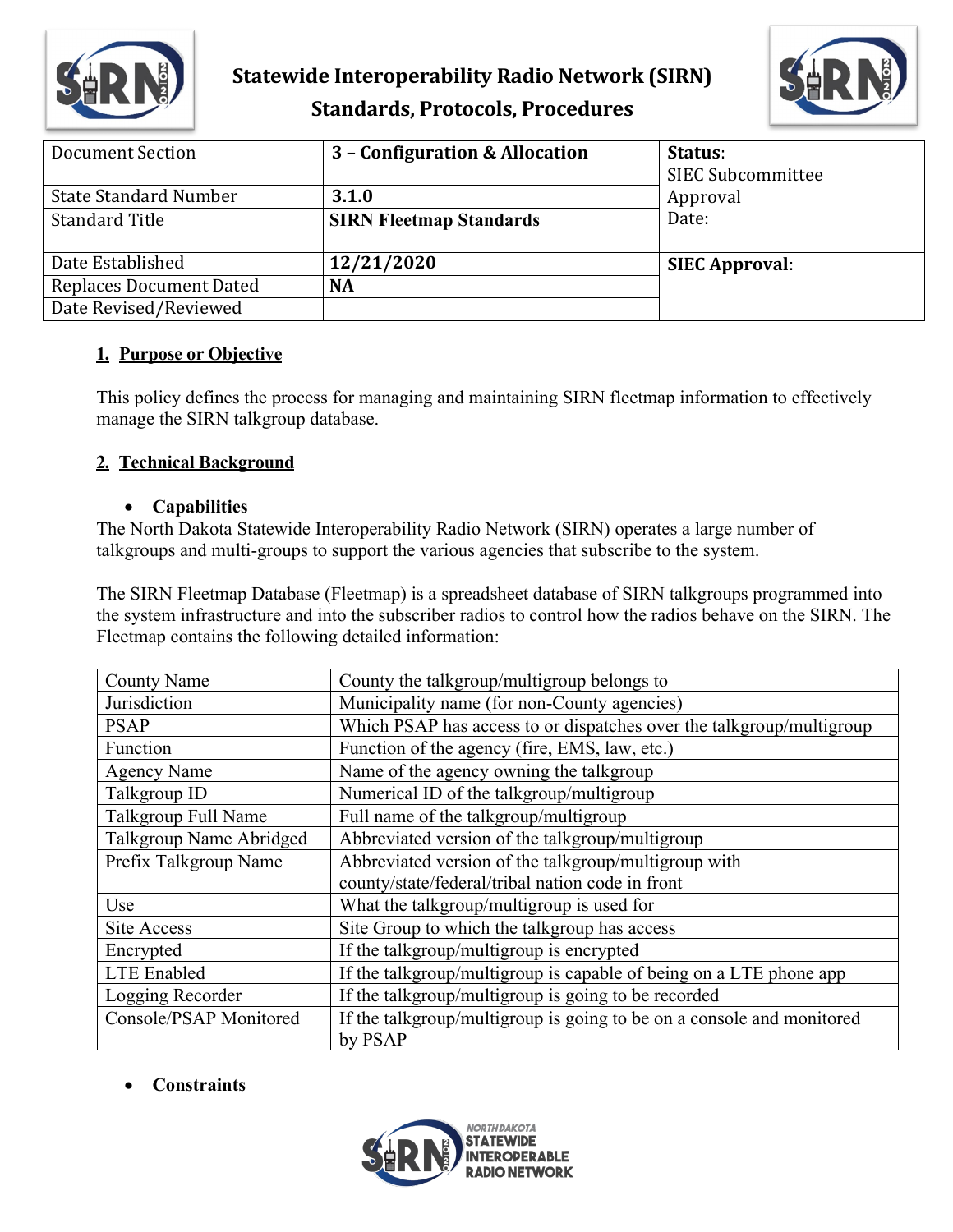



Since the system will be administered by multiple agencies and access is controlled, a master list will be maintained by the Statewide System Administrator with the assistance of subsystem administrators.

## **3. Operational Context**

The SIRN Fleetmap contains essential information regarding each SIRN talkgroup including talkgroup ownership and detailed technical parameters.

Multiple Local Administrators and agencies are responsible for maintaining fleetmaps and system programming information for end user devices. For effective management of the system, a uniform and structured process to document and to update the Fleetmap is essential.

The Fleetmap will be shared with other Subsystem or Local Administrators as a reference resource for planning interagency communications.

## **4. Recommended Protocol/ Standard**

The Statewide System Administrator is responsible for maintaining the Master SIRN Fleetmap.

Agency Administrators shall submit change requests on fleetmap information to the representative PSAP Manager for approval. PSAP Managers shall be responsible for managing the fleetmap information of the subscribers they represent.

Agency representatives seeking to make updates and changes to their fleetmap spreadsheets shall coordinate changes with the Statewide System Administrator and follow the process outlined in SIRN Standard *3.3.1 SIRN - Talkgroup Change Request*.

The Statewide System Administrator shall, in turn, document any updates, and coordinate or synchronize changes that affect other agencies and/or users. Fleetmap change requests and updates by Agency Administrators will follow the current database organization.

The Statewide System Administrator will regularly audit the SIRN Fleetmap Database.

The Statewide System Administrator will additionally evaluate talkgroups for usage. If a talkgroup has not been used for over one year, the individual agency talkgroup owner will be notified and the talkgroup may be tagged for deactivation.

Note: Several other policies govern specific talkgroup parameters/attributes (e.g., priorities, site assignments/roaming, etc.) captured in the Fleetmap/Talkgroup database. Any proposed changes to the Fleetmap MUST be in compliance with these Standards and additionally follow applicable change request and change management protocols.

# **5. Recommended Procedure**